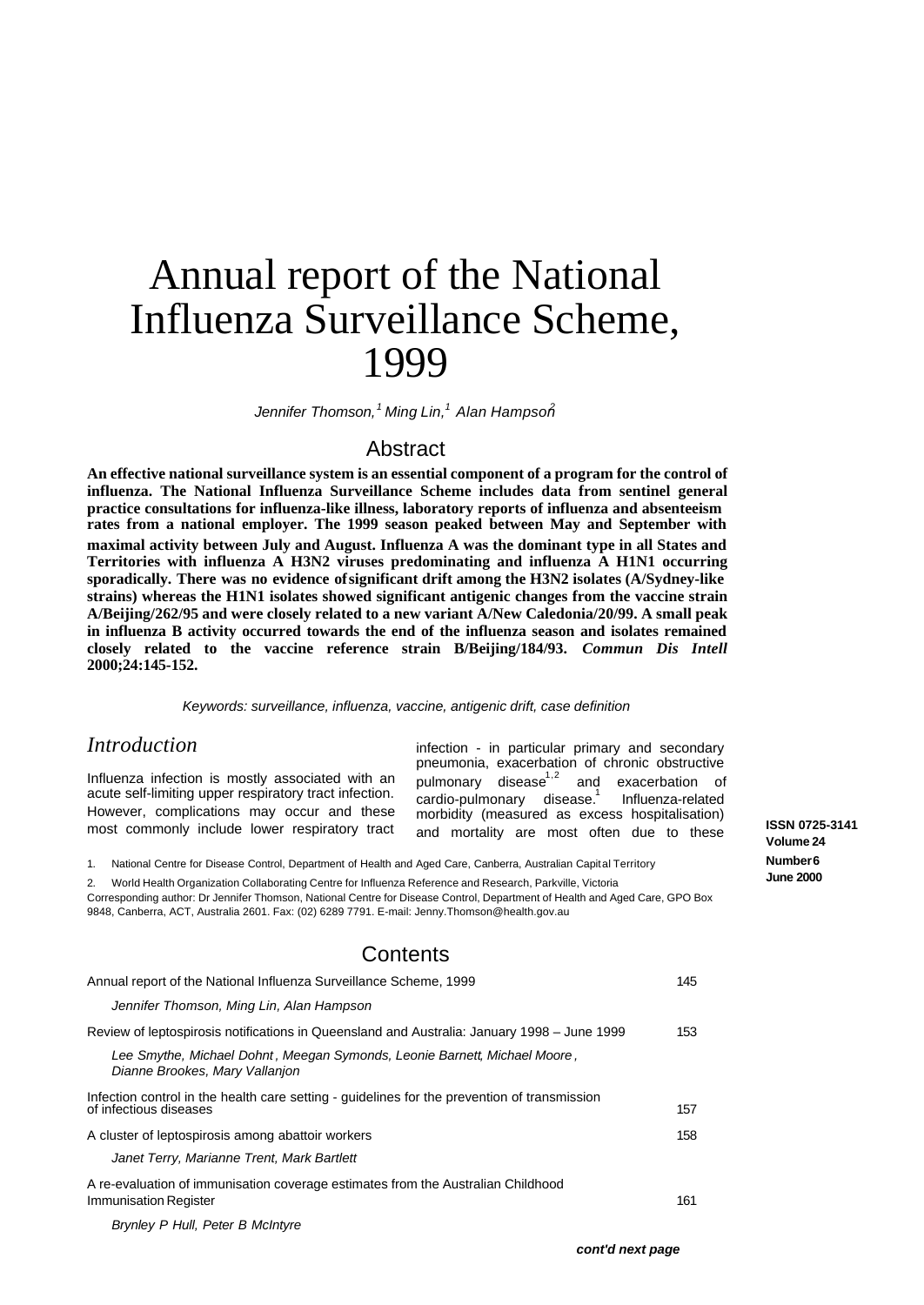complications.<sup>1,2</sup> Although influenza infection affects all age groups, the rates of serious morbidity and mortality tend to be highest amongst those aged 65 years and over and those with chronic medical conditions.<sup>1,3,4</sup> Young infants and pregnant women are also recognised as being at increased risk of hospitalisation from influenza.<sup>1,2</sup>

Since 1977 influenza A (H1N1 and H3N2) and influenza B viruses have been in global circulation. $^5\,$  Influenza outbreaks usually occur during the winter months in temperate climates (peaking between December and March in the northern hemisphere and June and September in the southern hemisphere) but may occur throughout the year in tropical regions.<sup>1,2,4,6</sup> During an epidemic the overall attack rate is high such that even a low frequency of complications results in an increase in the number of hospitalisations and often in mortality.<sup>1</sup> Every 10-30 years influenza may cause pandemics in which a quarter or more of the population may be affected over a short period and during which the rates of illness and death from influenza can increase dramatically. $2,3$ 

An effective national surveillance system is an essential component of a program for the control of influenza to ensure the provision of timely information to public health departments, health care providers and the general public about levels of influenza activity and circulating strains.<sup>5,6</sup> The major objectives of such surveillance include:

(i) early detection of epidemics to enable the implementation of public health measures such as immunisation of the at risk groups, control campaigns and provision of clinical services,

(ii) characterisation of the nature of the epidemic and evaluation of the impact of the epidemic and associated public health measures, and

(iii) isolation and antigenic characterisation of influenza virus to assist in the formulation of the following season's vaccine.

The Annual Influenza Report provides a summary of the surveillance methods and data for the previous year (1999).

# *Surveillance Methods*

Routine surveillance of influenza in Australia comprises three systems: 4,5,6

- laboratory diagnosis including virus isolation and serology by laboratories participating in LabVISE (Laboratory Virology and Serology Reporting Scheme);
- consultation rates for clinically diagnosed influenza illness by sentinel general practitioners;
- absenteeism data of workers from a national employer.

At the National Centre for Disease Control from May to October these data are compiled, analysed and reported in *Communicable Diseases Intelligence (CDI)* regularly and a summary is included in the annual report of the National Influenza Surveillance Scheme.

Additional information is provided by the WHO Collaborating Centre for Reference and Research on Influenza and by Australia wide surveillance programs organised by pharmaceutical companies for the last two years (1998,1999) as part of multi-centre drug trials conducted in the Southern Hemisphere.

## **Laboratory surveillance (LabVISE)**

Laboratory reports of influenza are sent to LabVISE all year round. This is a national scheme of sentinel laboratories Australia wide: in 1999 a total of 13 sentinel laboratories contributed to the scheme, although not all provided reports each month. Influenza diagnosis and reporting for the Northern Territory was referred to laboratories in Queensland, South Australia or Western Australia, and for Tasmania to one of the laboratories in Victoria. Additional data for 1999 were received directly from South Australia at the time of compilation of this report; these have been added to existing 1999 data provided through LabVISE from South Australia so duplication of data may have occurred. Although viral isolation remains the gold standard for influenza diagnosis and surveillance most reports have relied on the detection of viral antigen and serological markers. Nucleic acid detection by Polymerase Chain Reaction (PCR) is now in limited use and some notifications, especially from Western Australia and Victoria, have been based on this.

Criteria for a laboratory diagnosis of influenza are direct detection of viral antigen, or isolation of virus, or serological markers of recent infection. When performed, detection of viral RNA by PCR may also be used to indicate influenza infection.

### **Sentinel general practitioner surveillance**

Sentinel general practitioner surveillance schemes mostly detect and record clinical diagnoses of influenza-like illness. At a national (or multi-state) level there is ASPREN (Australian Sentinel Practice Research Network); and at a State or Territory level there are the New South Wales Sentinel General Practice Scheme, the Victorian Sentinel General Practice Scheme and the Northern Territory Tropical Influenza Surveillance Scheme. The New South Wales and Victorian schemes report cases of influenza-like illness from the beginning of May to September each year. ASPREN and the Northern Territory schemes report throughout the year. The ASPREN scheme is the only sentinel surveillance scheme that reports on cases of influenza-like illness from sentinel general practices located throughout Australia (Figure 1).

Most participating sentinel general practices are located in metropolitan areas and on the southeast coast. In all sentinel general practice surveillance systems, participation is voluntary; in 1999 the number of contributing practices

# Contents, *continued*

| Diphtheria in Australia, recent trends and future prevention strategies | 165 |
|-------------------------------------------------------------------------|-----|
| Heather F Gidding, Margaret A Burgess, Gwendolyn L Gilbert              |     |
| Communicable Diseases Surveillance                                      | 168 |
| Overseas briefs                                                         | 179 |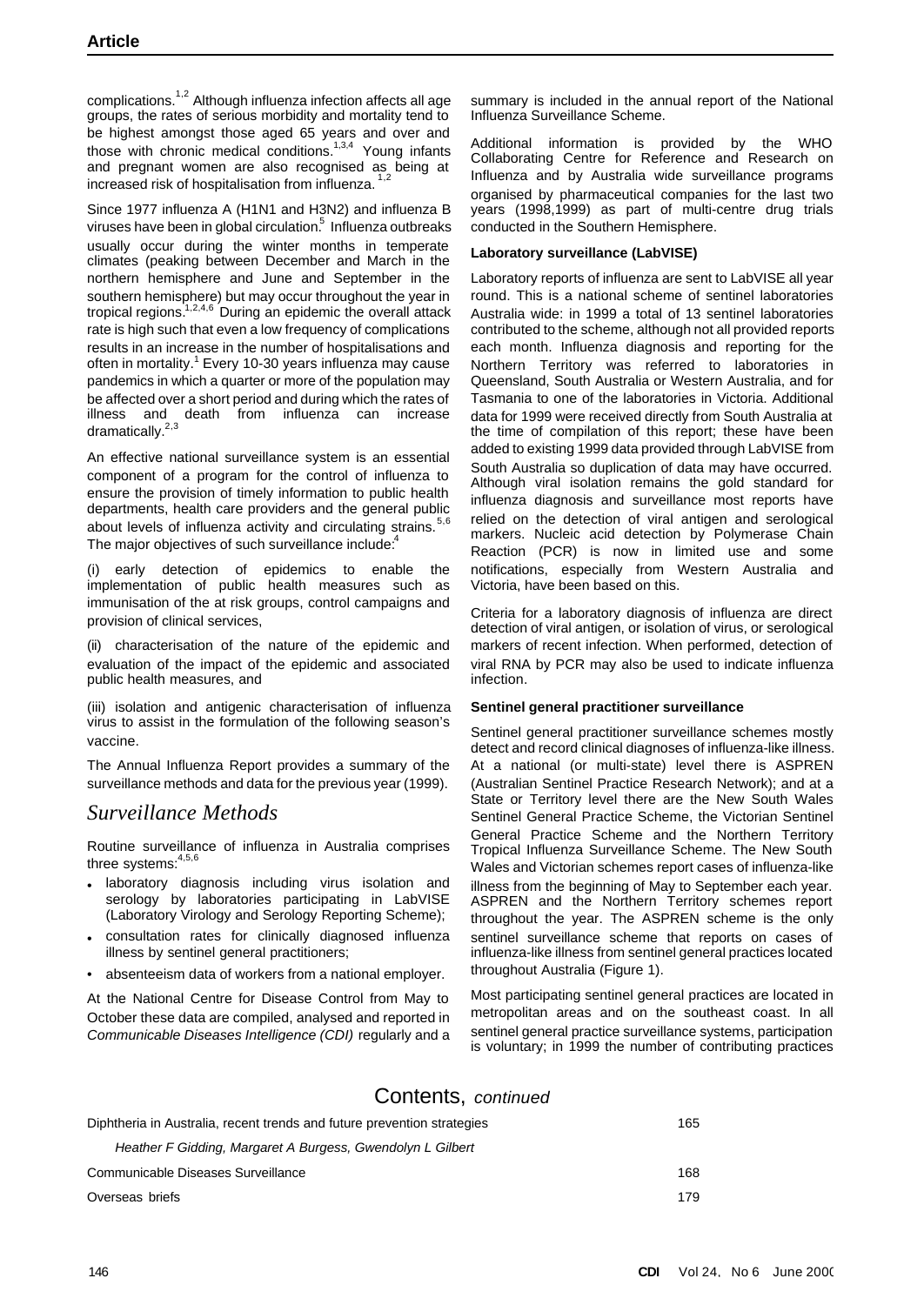**Figure 1. Geographic distribution of ASPREN sentinel sites, by number of sites and location**



varied from 30-62 per reporting period for the ASPREN scheme, 14-33 for the New South Wales scheme, 6-18 for the Victorian scheme and 6-18 for the Tropical Influenza Surveillance Scheme from the Northern Territory.

The case definition for a clinical diagnosis of an influenza-like illness varies between the different sentinel general practice surveillance schemes.

The case definition for ASPREN, and the Victorian and Northern Territory schemes is:

- viral culture or serological evidence of influenza virus infection; or
- influenza epidemic, plus four criteria listed below; or
- six of the following clinical criteria
- sudden onset (within 12 hours),
- cough,
- rigours or chills,
- fever,
- prostration and weakness,
- myalgia, widespread aches and pains,
- no significant respiratory physical signs other than redness of nasal mucous membranes and throat,
- influenza in close contacts.

An alternative, used by the New South Wales scheme, is :

- cough; and
- myalgia; and
- no abnormal respiratory physical signs other than redness of nasal mucous membranes and throat; and
- two of the following
	- sudden onset.
	- rigours or chills or fever,
	- prostration or weakness,
	- influenza in close contacts.

## **Absenteeism surveillance**

Australia Post provided de-identified sick leave absenteeism data during 1999. Absenteeism was defined as an absence due to sickness for at least 3 consecutive days. This definition was used to increase the specificity for absenteeism related to influenza infection. Absenteeism was reported as the rate per 100 employees and rates were calculated on a weekly basis.

## **WHO Collaborating Centre for Reference and Research on Influenza**

The WHO Collaborating Centre for Reference and Research on Influenza contributes reports on the subtypes and antigenic analysis of influenza viruses isolated throughout the year in Australia. This information is used to monitor the nature of influenza strains present in Australia and the rest of the world, assess suitability of the current vaccine (level of matching between circulating strains and the current vaccine) and determine the composition of the following year's vaccine.

## **Independent influenza surveillance program**

A number of pharmaceutical and laboratory companies conducted surveillance programs in Australia from April to September 1999. The largest involved sentinel general practitioner sites selected from New South Wales, Queensland, Victoria, South Australia and Western Australia. Approximately 1,000 nose and throat swabs were collected from individuals fitting the ASPREN clinical case definitions for influenza-like illness (some States used different definitions) and these were processed for virus isolation. The laboratories involved in this program were the Institute of Clinical Pathology and Medical Research (New South Wales and Queensland), Victorian Infectious Diseases Reference Laboratory (Victoria), Institute of Medical and Veterinary Science (South Australia) and PathCentre (Western Australia).

# *Results*

## **Laboratory surveillance (LabVISE)**

A total of 3,247 reports was received with 2,861 for influenza A and 386 for influenza B. The ratio of influenza A to B was 7.4:1.

Total influenza reports showed a low grumbling baseline until May, a small peak of 85 reports per week in June (week 23), a second higher and broader peak from late June to early September (weeks 26 to 37) with a maximum of 212 reports per week (week 29) and then a decline to a low grumbling baseline that continued from mid-October until the end of December (weeks 41-53, Figure 2). This primarily reflected the pattern for influenza A which predominated with peaks of 78 reports per week in early June (week 23), 200 reports per week in mid-July (week 29) and 186 reports per week in early August (week 32). The pattern for influenza B was a low grumbling baseline with a delayed peak from late August to early September (33-37 weeks) with a maximum of 29 reports per week (35 and 37 weeks) (Figure 2).

The overall pattern of total influenza reports for 1998 and 1999 was similar, with a slightly delayed and lower and flatter peak of 803 reports in July 1999 compared with 980 reports in July 1998 (Figure 3).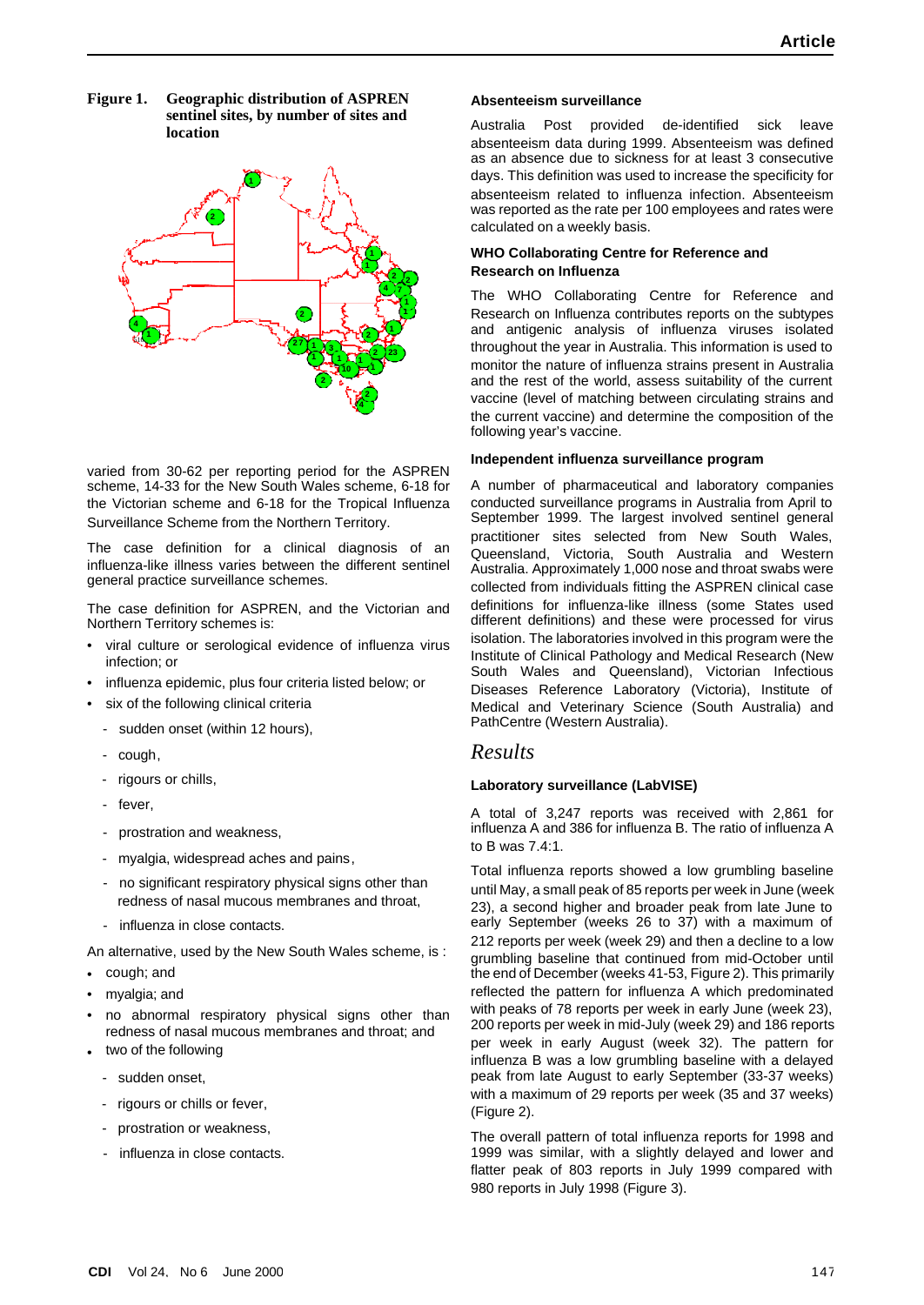**Figure 2. Laboratory reports of influenza, Australia, 1999, by influenza type and week of specimen collection**



**Figure 3. Laboratory reports of influenza, Australia, 1998 to 1999, by month of specimen collection**



**Figure 4. Influenza A and B laboratory reports, Australia, 1989 to 1999, by month/year of specimen collection**



The pattern of influenza A and B reports was examined over a 10-year period from 1989 to 1999. Over this period annual peaks of influenza A occurred mostly in July with the highest peaks in 1998 (980 reports in July) followed by 1996 (758 reports in July) and then 1999 (740 reports in July). Peaks of influenza B mostly occurred biennially. The expected peak in 1999 was delayed and small (91 reports in August and 91 reports in September) in contrast with the previous highest peak of 301 reports in July 1997 (Figure 4).

The 15-44 year age range yielded the largest number of laboratory reports although a similar but slightly lower level of laboratory reports was reported for children aged 0-4 years. Overall there were similar numbers of reports for males and females (1,683:1,541 ie. 1.1:1). Figure 5 shows some variation in the ratio of males to females by age group.

The State or Territory of origin of laboratory influenza reports was based on the State or Territory of residence of the patient (Figure 6a). In 39% of reports (1,273/3,247) postcode of residence was unknown. For comparison a further figure has been provided using the State or Territory of the reporting influenza laboratory (Figure 6b). This comparison shows a similar pattern except that, using the State or Territory of residence of the patient, a small number of reports from the Northern Territory, Australian Capital Territory and Tasmania were seen and these were not seen using the State or Territory of the laboratory. No reports were seen from South Australia using the State or Territory of residence of the patient but reports from South Australia were seen when the State or Territory of the laboratory was used. Laboratory staff in South Australia confirmed that the reporting system that existed in 1999 did not include information on the State or Territory of residence of the patient (Dr Geoff Higgins, Institute of Medical and Veterinary Science, South Australia; personal communication). As information on the State or Territory of residence of the patient more accurately reflected the distribution of influenza activity, subsequent comments on the pattern of influenza relate to Figure 6a.

Of the 2,861 reports of influenza A, information on the State or Territory of residence of the patient was unknown for 38% (1,102). As South Australia did not provide information on the State or Territory of residence of the patient, all data from South Australia were included as part of the unknown

**Figure 5. Laboratory reports of influenza, Australia, 1999, by age and sex**

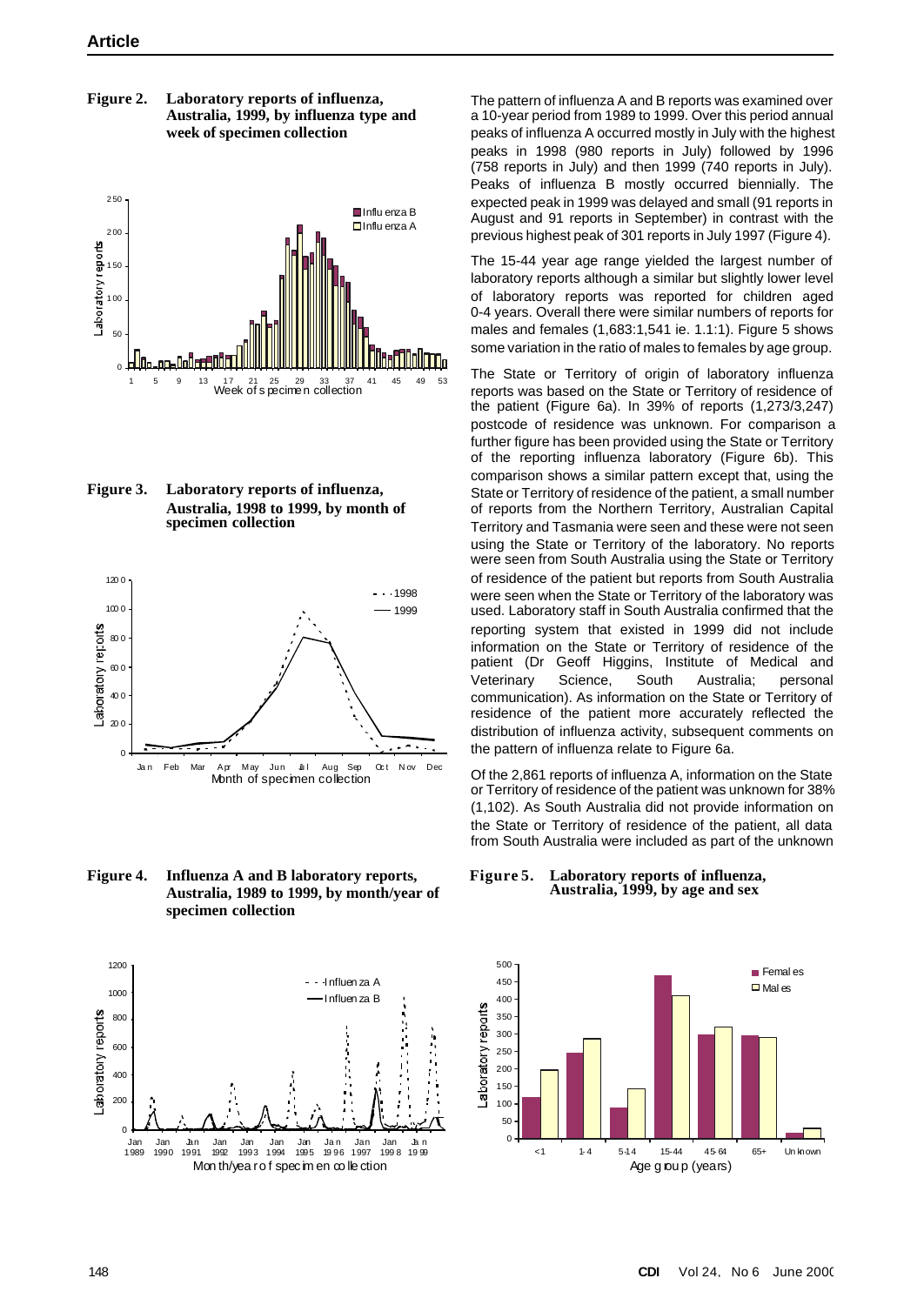**Figure 6a. Laboratory reports of influenza, Australia, 1999, by influenza type and State/Territory of residence**



**Figure 6b. Laboratory reports of influenza, Australia, 1999, by influenza type and State/Territory of laboratory**



**Figure 7. Influenza A laboratory reports, Australia, 1999, by week and State**



group. Of the remaining reports with information on the State or Territory of residence of the patient (1,759) the greatest number was from Western Australia (582), followed by Queensland (521), Victoria (351), New South Wales (286), and the Northern Territory (16).

A smaller number of influenza B reports (386) was received from all States and Territories. The postcode of patient residence was unknown for 44% of reports (171/386). South Australia did not provide information on the State or Territory of residence of the patient, so all South Australian data were included in the unknown group. Of the remaining 215 reports with information on the State or Territory of residence of the patient, the greatest number was from Western Australia (73), followed by Queensland (50), New South Wales (47), Victoria (43) and the Northern Territory (2) (Figure 6a).

A breakdown of weekly reports for influenza A by State or Territory showed that the peak in reports occurred first in New South Wales (32 reports per week for weeks 27 and 28) followed by Victoria (43 reports per week for week 28) at the beginning of July, then Queensland (70 reports per week for week 32) in early August and later in Western Australia (58 reports per week for week 34) in mid-August (Figure 7). A low baseline of reports was received from the Northern Territory (maximum 4 reports per week), 2 reports from Tasmania, and one report from the Australian Capital Territory. South Australian data were included in the unknown group.

Breakdown of influenza B weekly reports by State and Territory showed that the appearance of influenza B was delayed and the pattern differed from that seen for influenza A. A peak in influenza B reports was first seen in New South Wales in July (5 reports per week for weeks 27, 30, 34 and 36), followed by Victoria in mid-August to early September (4 reports per week for weeks 33 and 37), Queensland from late August to mid-September (9 reports per week for week 35 and 8 reports per week for week 38) and last in Western Australia in mid-September (8 reports per week for week 37). The Northern Territory had a low baseline of 1 report per week. There were no reports from Tasmania nor the Australian Capital Territory. South Australian data were included in the unknown group.

#### **Sentinel general practitioner (GP) surveillance**

Both ASPREN and the New South Wales Sentinel General Practice Scheme showed a wide peak of GP attendances for influenza-like illness from mid-May to September 1999. The Victorian Sentinel General Practice Scheme showed a smaller peak in July. The Northern Territory Tropical Influenza Surveillance Scheme showed a clear bimodal pattern with peaks in March to April and July to September (Figure 8).

GP attendances for influenza-like illness peaked in the 15-44 year age group. Overall there was a similar rate amongst males and females, although males predominated in those younger than 14 years and in the peak age group of 15-44 years; and females predominated in those older than 45 years (Figure 9).

Comparison of ASPREN and LabVISE (Figure 10) showed a similar pattern and level of activity with the trend in ASPREN data followed about two weeks later by the trend in LabVISE data.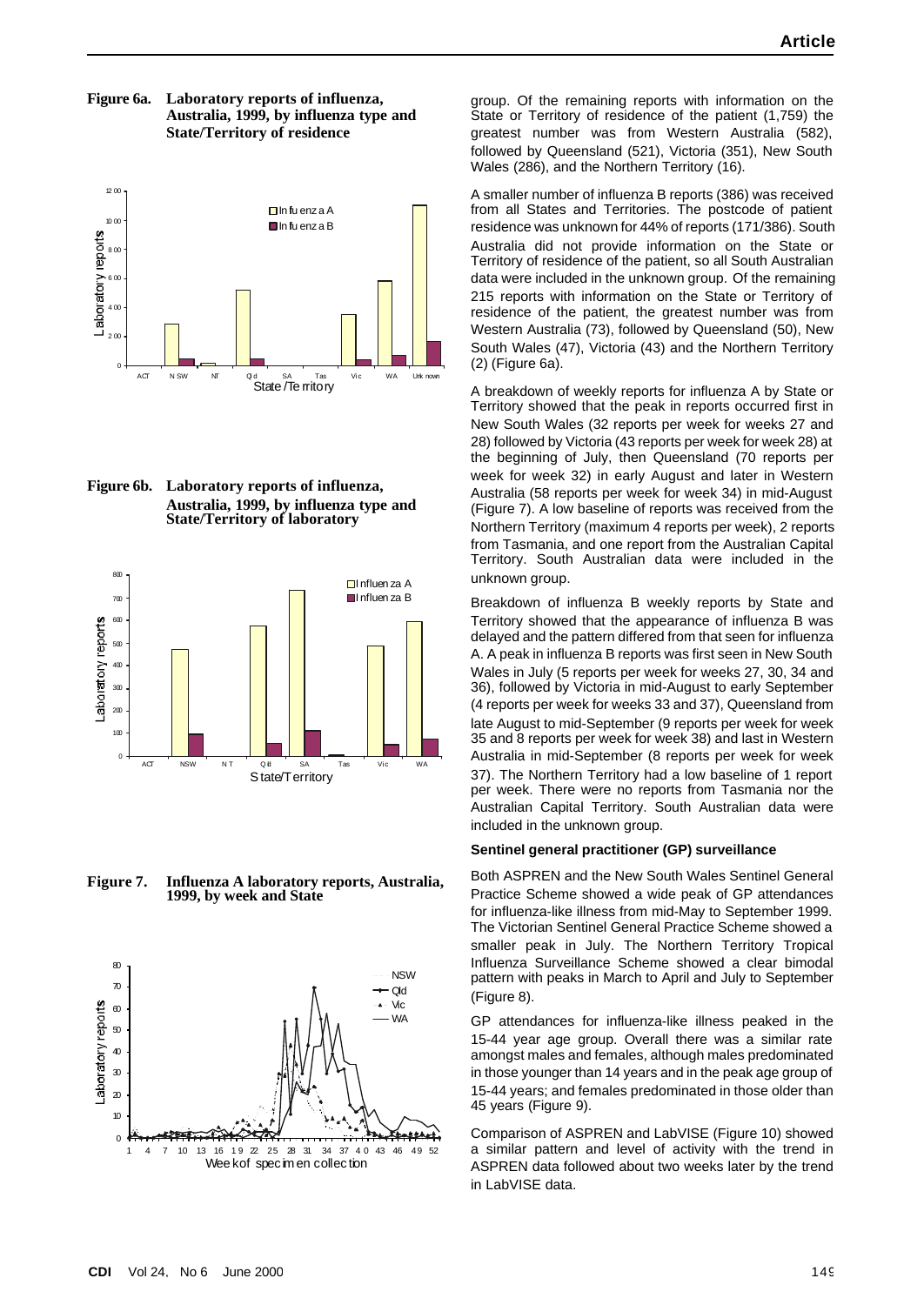**Figure 8. Sentinel general practitioner consultation rates, influenza-like illness, 1999, by week and sentinel surveillance scheme**



**Figure 9. ASPREN reports of influenza-like illness, Australia, 1999, by age and sex**



**Figure 10. Comparison of LabVISE influenza reports and ASPREN influenza-like illness consultation rates, Australia, 1999, by week of specimen collection/report**



#### **Absenteeism surveillance**

The national rate of absenteeism of three days per week reported by Australia Post was between 0.2% and 1% in the period from the end of March to September 1999 with the highest level of absence in August and September (Figure 11).

### **Independently conducted influenza surveillance program**

Influenza virus isolation and influenza-like illness rates peaked earlier on the east coast than the west coast, with maximal activity in June for Victoria (week 25) and South Australia (week 26), in July for New South Wales and Queensland (week 28) and in August for Western Australia (week 33). The overall ratio of influenza A to B was approximately 5:1, and rates were similar to 1998. Influenza B activity occurred later in the season. Most isolates were A Sydney 5/97 H3N2-like viruses

## **WHO Collaborating Centre for Reference and Research on Influenza**

## *Influenza Virus Isolates*

A total of 813 viable isolates of influenza was received from Australian laboratories for antigenic analysis, less than the number of viable isolates received in the two previous years (1,127 in 1998 and 1,178 in 1997) and representing 25% (813/3,247) of total influenza reports through LabVISE compared with 38% (1,127/2,943) for 1998. Of these 813 isolates, 683 were influenza A and 130 influenza B, a ratio of 5.3:1. The majority of influenza A strains were H3N2 subtype with only three H1N1 subtype isolates. Antigenic and genetic analysis indicated that the influenza A H3N2 subtype viruses were closely related to the A/Sydney/5/97 vaccine strain. As in the previous season there was some antigenic heterogeneity among these isolates, with approximately 20% reacting more strongly with antisera against a recent isolate A/Moscow/10/99 than the A/Sydney/5/97 vaccine strain. However, overall there was no evidence of substantial antigenic drift among the influenza A (H3N2) isolates. The three A (H1N1) isolates did demonstrate significant antigenic changes from the vaccine strain A/Beijing/262/95 and were closely related to a new

**Figure 11. Percentage absenteeism in Australian Post, Australia, 1999, by week of report**

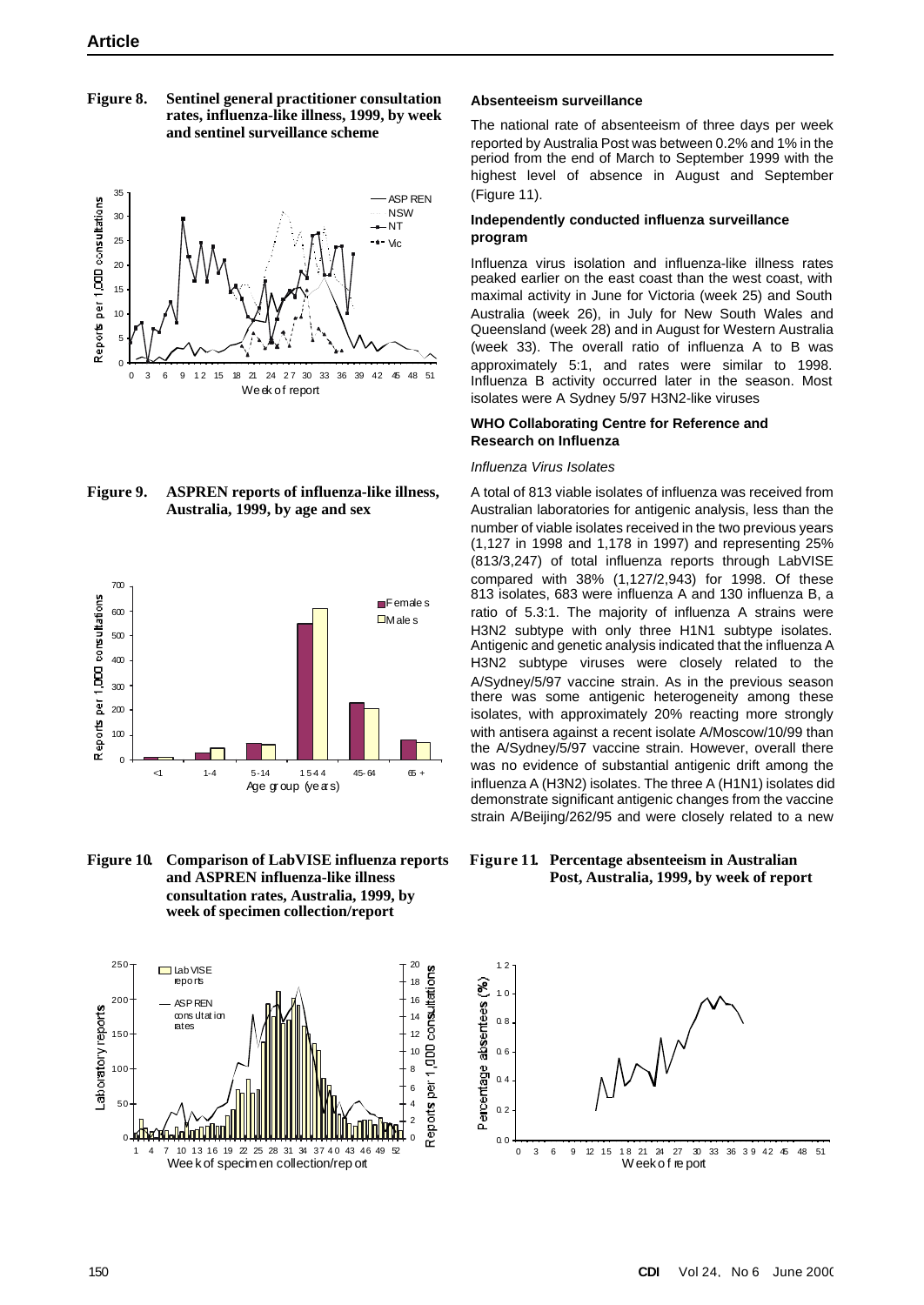variant A/New Caledonia/20/99. Influenza B isolates remained closely related to the vaccine reference strain B/Beijing/184/93.

### *World Trends*

The pattern of influenza in Australia was similar to that seen in most parts of the world during 1999: influenza A/Sydney-like H3N2 subtype viruses predominated, influenza B/Beijing/184/93-like strains were present in smaller numbers and influenza A H1N1 subtypes mostly occurred sporadically. A/Sydney/5/97-like viruses were first identified in Australia (June 1997) and since then have spread around the world becoming the predominant strain in most regions.

The level of influenza activity in Australia was lower than many regions in which more severe outbreaks occurred. In particular, in the Pacific region there was significantly increased influenza activity reported in New Zealand and New Caledonia. In New Zealand the level of influenza activity (as measured by reports of influenza-like illness and laboratory-confirmed cases) was greater than in the two preceding years, although in 1998 influenza activity in New Zealand occurred at a low to moderate activity. New Caledonia recorded two significant outbreaks of influenza: the first was due to influenza A H3N2 A/Sydney-like viruses in February and March 1999; and the second was due to influenza A H1N1 viruses in May and June. Of importance, influenza A H1N1 viruses from the second outbreak in New Caledonia showed significant antigenic-drift from the A/Beijing/262/95 vaccine reference strain. Subsequently this new influenza A (H1N1) variant (A/New Caledonia-like strains) became prominent in many parts of Asia during the latter part of 1999.

## *Discussion*

Overall there was consistency in the pattern of virological findings from LabVISE, the WHO Centre and the pharmaceutical surveillance program. This is reassuring, as virological isolation is the recognised gold standard.<sup>7</sup>

The 1999 influenza season in Australia had the third highest level of laboratory diagnosed influenza A for the last 10 years. The predicted biennial influenza B peak was small and delayed. Overall the timing of influenza activity in 1999 was slightly delayed compared with 1998, with a flatter and slightly lower peak from May to August. The overall pattern primarily reflected the pattern for influenza A, with a peak in influenza A reports from May to August, first in New South Wales and then Victoria in July, followed by Queensland in early August and then Western Australia in mid-August. Influenza B weekly reports peaked from July to September, first in New South Wales in early July, followed by Victoria and then Queensland in August and Western Australia again in September. These numbers and patterns need to be interpreted carefully as referral patterns could contribute to the observed pattern. South Australia did not provide information on the State or Territory of residence of the patient, so all data from South Australia were included in the unknown group.

The results from the pharmaceutical surveillance program were similar to the LabVISE results with influenza A predominating. There was also some similarity with respect to the timing and location of the peak for influenza overall, as well as for influenza A and influenza B individually.

Although such surveillance programs are very useful and are used by pharmaceutical companies to trigger enrolment in clinical trials, they are transitory in their funding. One pharmaceutical company has discontinued its virus isolation based surveillance program, although another is continuing a similar program in 2000. A number of companies are undertaking influenza surveillance based on rapid point of care (or bedside) influenza tests, but their role in surveillance is as yet unknown, particularly in the absence of confirmatory virus isolations. As there is a risk that the plethora of surveillance schemes will lead to confusion and competition for sentinel practices, it is preferable that efforts and funding are directed towards a nationally consistent scheme as advocated in the Australian Influenza Pandemic Preparedness Plan.<sup>5</sup> Such a scheme could then act as a single source of information for a variety of purposes. It would also allow the proper evaluation of the new point-of-care tests and their role in surveillance.

Viable influenza isolates received by the WHO Centre for 1999 were less than the numbers received for each of the last 2 years. Most circulating influenza A strains were the H3N2 subtype with only three H1N1 subtype isolates. Of note there was evidence of significant antigenic drift amongst the H1N1 subtype isolates from the vaccine strain A/Beijing/262/95 to strains closely related to a new variant A/New Caledonia/20/99.

In general the trend of the GP surveillance schemes mirrored the pattern seen for laboratory reports from LabVISE, with a peak from May to September. As seen in 1998 there was a delay of two weeks between the timing of the peak for GP surveillance schemes and the LabVISE surveillance scheme. The lag may reflect a delay in laboratory testing and reporting. As in previous years, the Northern Territory Tropical Influenza Surveillance Scheme showed a bimodal pattern with an early peak in March to April heralding the beginning of the influenza season.

The expected predominance amongst the elderly of influenza reports or consultations was not seen in the collected surveillance data. The predominant age groups varied between the GP surveillance scheme and LabVISE. Most cases of influenza-like illness from GP surveillance were reported from the 15-44 year age range. In contrast the main groups affected by influenza according to LabVISE were children aged 0-4 years and adults aged 15-44 years. The laboratory reporting pattern may reflect selection bias in that samples for testing were more likely to be taken from children presenting to hospitals with respiratory symptoms. The GP consultation pattern may also reflect selection bias in that this age group largely reflects working adults who may require a GP consultation for the purpose of certification for work or symptom management. Laboratory-based surveillance in Western Australia has noted that direct detection data is skewed towards children who go to hospital and adults who go to surveillance sites. However, serological data which reflects more significant adult disease, particularly lower respiratory tract infection, showed a peak in the elderly for 1999 (Dr David Smith, PathCentre, Western Australia; personal communication).

The predominant age groups seen in 1999 were as seen in 1998. Australian Bureau of Statistics mortality data now available for 1998 show that peak mortality occurred in the older age groups. Overall, mortality data from 1998 showed a decline from 1997 levels, but the decline in mortality due to pneumonia was smaller. Similar mortality rates were seen